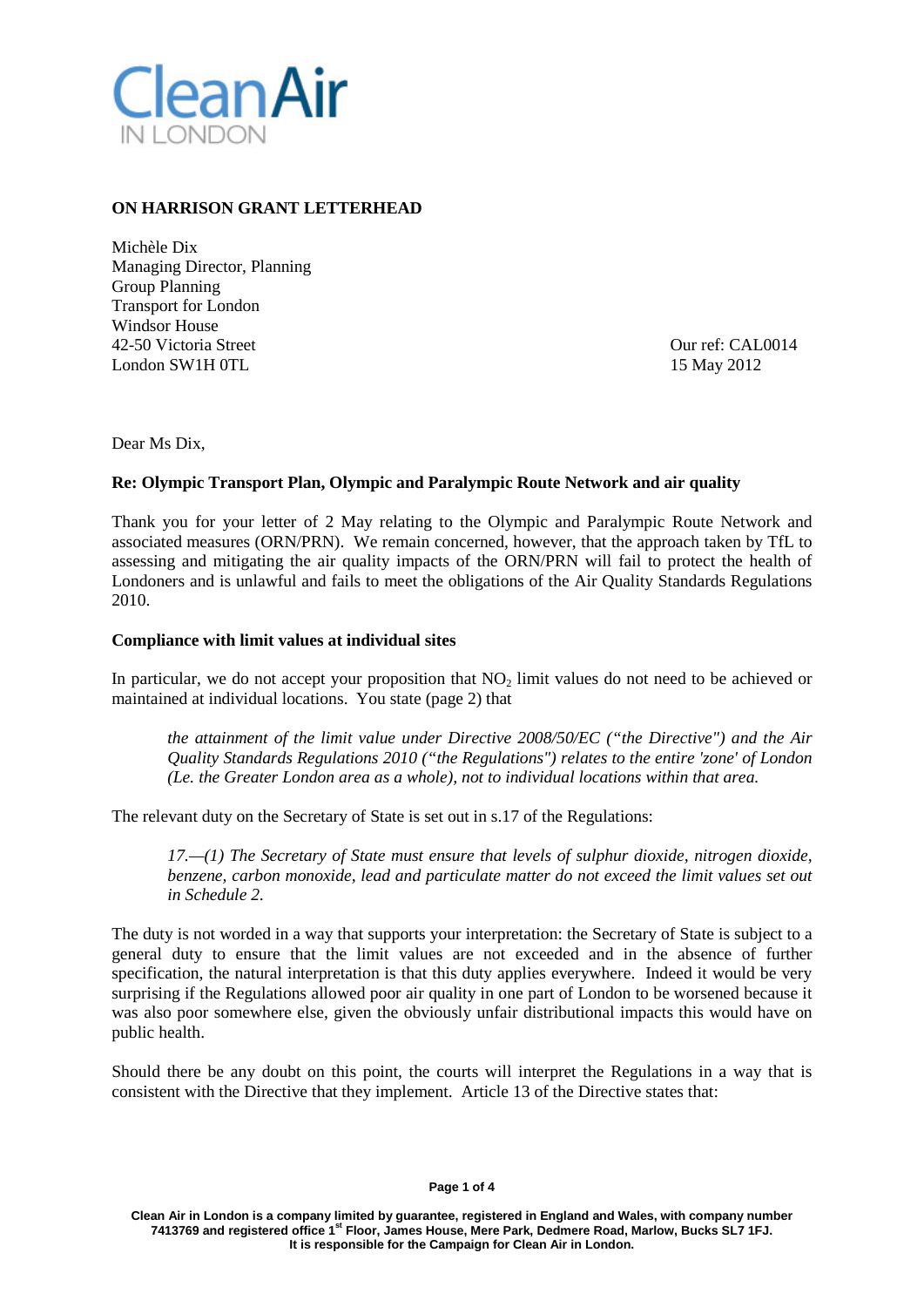

## *Limit values and alert thresholds for the protection of human health*

*1. Member States shall ensure that, throughout their zones and agglomerations, levels of sulphur dioxide, PM10, lead, and carbon monoxide in ambient air do not exceed the limit values laid down in Annex XI.*

*In respect of nitrogen dioxide and benzene, the limit values specified in Annex XI may not be exceeded from the dates specified therein.*

(Emphasis added)

The use of the word 'throughout' here clearly indicates that compliance must be achieved in all parts of any given zone.

It follows that where compliance has been achieved at a given location, a measure that pushes air pollution levels above the limit value(s) at that location would constitute an aggravated breach (and we have no hesitation in using this term). We remind you that the limit values for nitrogen dioxide  $(NO<sub>2</sub>)$  have been binding since 1 January 2010, and no time extension has yet been granted to the UK for compliance with the NO<sub>2</sub> limit values in London; there is therefore an on-going obligation to maintain air quality below limit values at these locations. No time extension is possible for  $PM_{10}$  in 2012 or thereafter.

This position is consistent with Recital (9) of the Directive:

# *Air quality status should be maintained where it is already good, or improved.*

Your interpretation of the s.17 duty leads to a position that is absurd when considered in the light of the public health objectives of the legislation: you state that because London (as a zone) 'is not currently attaining  $NO<sub>2</sub>$  limit value', a worsening of air quality at specific locations 'will not affect London's compliance-status under the Regulations and Directive' and is therefore (apparently) acceptable.

## **Impact on Black and Minority Ethnic groups**

We appreciate the work that TfL has done to shape the proposals for the ORN/PRN in consultation with visual and mobility impaired groups. In relation to minority ethnic groups, however, we take issue with your conclusion (page 5) that

*given their temporary nature, the ORN/PRN and associated measures are considered not to have effects that are specific to e.g. BAME groups*

You appear to rely on two factors in reaching this conclusion: (i) the temporary nature, and (ii) the small area of the increased exposure.

i. It is increasingly well understood that even daily exposures to excess levels, particularly of  $PM_{2.5}$  and  $PM_{10}$ , can have adverse health impacts. We refer you to the enclosed paper, presenting the findings of a cross-university study funded by Defra into this point [KCL et al]

#### **Page 2 of 4**

**Clean Air in London is a company limited by guarantee, registered in England and Wales, with company number 7413769 and registered office 1st Floor, James House, Mere Park, Dedmere Road, Marlow, Bucks SL7 1FJ. It is responsible for the Campaign for Clean Air in London.**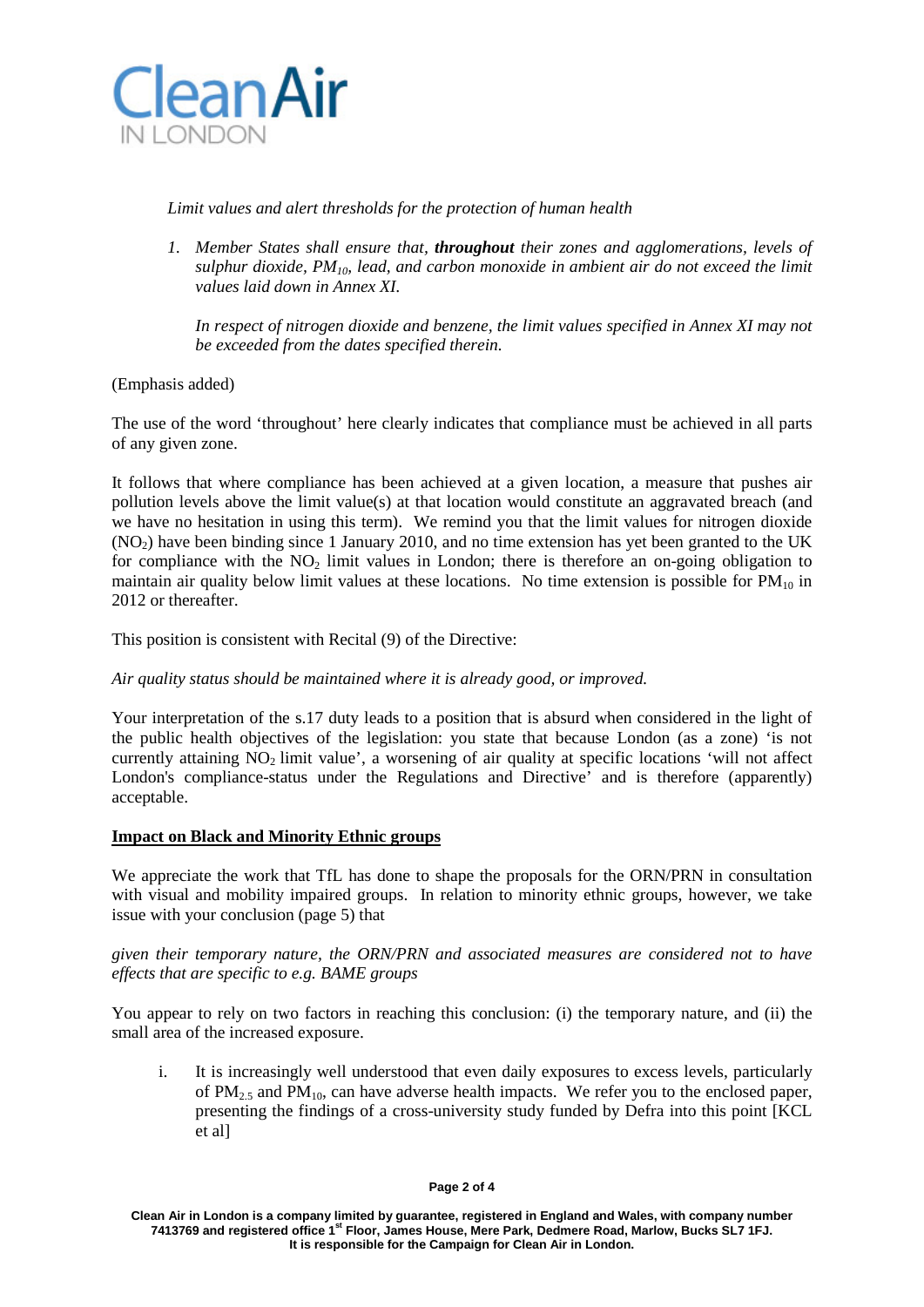

ii. You state that an area of 'only' 0.05 km<sup>2</sup> would be pushed above the limit values for  $NO<sub>2</sub>$ by the ORN/PRN. Assuming an average London population density of  $5,000/km^2$ , this area represents approximately 250 individuals who will be exposed to breaches of  $NO<sub>2</sub>$ limit values as a result of the ORN/PRN.

We are unable to make any judgment as to whether these 250 individuals have any particular ethnic profile: despite our request in our letter of 9 March, you have not provided data that enables us to understand with any accuracy where these impacts will fall. The maps you supplied offer a general view of where additional impacts will fall, but not where limit values will be exceeded that would not otherwise have been. In any case they are not at a sufficiently large scale to enable us to understand the impacts on specific streets or neighbourhoods.

If you have information detailing the impacts at this scale, we would be grateful if you could supply it. If you do not, on what basis do you assert that there will not be impacts specific to any minority group?

## **Modelling inputs - baseline year and 2012 data**

Although you state (page 3) that the modelling 'used a number of conservative assumptions in relation to the traffic impacts', the choice of a 2008 base year is likely to give optimistic forecasts when compared to the use of the most recent year for which data is available (2010), which would have shown much higher air pollution levels, in particular for  $NO<sub>2</sub>$  and  $NO<sub>x</sub>$ . (Please see [http://laqm.defra.gov.uk/maps/maps2010.html\)](http://laqm.defra.gov.uk/maps/maps2010.html)

Furthermore we do not understand your failure to compare 2012 outturn figures with your model predictions. You state (page 6) that:

## *Concentration trends so far in London in 2012 have been dominated by wider pollution episodes which have also extended well beyond London. This is not related to the Olympics.*

This discloses a misunderstanding of how the Regulations operate. The source of concentration trends is irrelevant to compliance with the air quality limit values (unless they are one of a very few specific factors to be discounted, such as natural sources and/or winter sanding/salting that are not relevant here). The limit values have been set at levels designed to protect public health, and the competent authorities must exercise a precautionary approach to achieving compliance with them that allows for the effects of a variety of factors.

The most recent pollution data is clearly a crucial factor to take into account when assessing likely compliance with the limit values in 2012 - whatever the underlying reasons for trends in that data.

# **Mitigation**

In light of the legal obligation to improve air quality in areas where legal limits have not yet been attained and to prevent aggravated breaches of limit values for  $NO<sub>2</sub>$  (and/or  $PM<sub>10</sub>$ ) (i.e. new breaches in areas where limit values have been obtained), and the need to address the real level of pollution in 2012, our client, Clean Air in London, remains of the view that the vague, half-hearted and unquantified mitigation measures proposed by TfL are wholly inadequate.

**Clean Air in London is a company limited by guarantee, registered in England and Wales, with company number 7413769 and registered office 1st Floor, James House, Mere Park, Dedmere Road, Marlow, Bucks SL7 1FJ. It is responsible for the Campaign for Clean Air in London.**